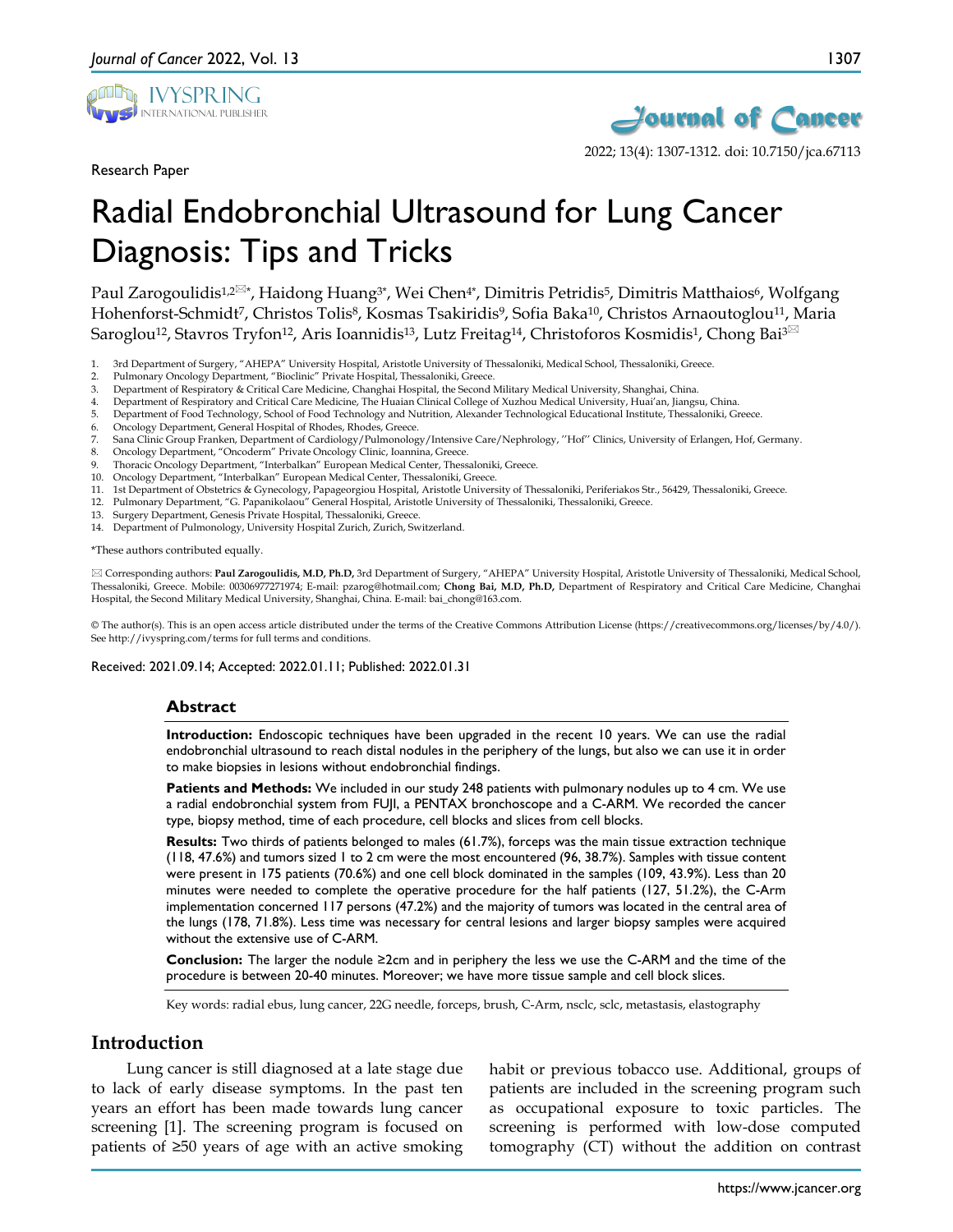intravenously, although this can be done if there are suspicious findings. Therefore more and more patients are diagnosed in the everyday practice with early disease in the form usually of nodules. Possitron emission tomography (PET-CT) usually follows in order to have information regarding the activity of the nodule or nodules. The next and most important step for diagnosis is the biopsy of such pulmonary findings [2, 3]. The guidelines are clear, in the case of single pulmonary nodule ≤3cm in the periphery of the lungs, positive PET-CT SUV≥3 and negative results from the mediastinum lymphnodes, surgery is proposed. For any other finding or situation then staging is required with convex-probe endobronchial ultrasound for proper lung cancer staging, PET-CT findings alone are not enough [3]. In order to perform a biopsy to peripheral lesions/nodules we can use the radial endobronchial ultrasound [4-6]. We can also add the use of a C-Arm in order find a small nodule in the periphery faster and easier. Through the past 10 years, additional navigation systems have been included in the market such as the ARCHEMEDES®, superDimension™ [7, 8]. Based on the location of the lesion several tools can be used for biopsy, such as; forceps, needle and brush. Cone-Beam CT is another tool for real time navigation and larger biopsy needles such as; 18G and 19G can be used. Also, in the case of pneumothorax, a pleurocath can be inserted on site. Based on a recent review and meta-analysis of 41 studies comparing radial-ebus and electromagnetic navigation it was concluded that both technologies have a high proportion of successful PPL localization with similar sensitivity for malignancy and accuracy. As such, both reasonable options for health care authorities to employ diagnostic algorithms [9]. We will present our experience regarding the nodule size

and biopsy technique with the navigation systems of radial ultrasound and C-ARM in order to provide useful information regarding the best combination regarding time of the procedure and effectiveness.

# **Patients and Methods**

#### **Patients**

We included 248 patients with pulmonary nodules. Our patients were admitted for diagnosis of pulmonary nodules, (primary lung cancer or metastatic cancer). Patients inclusion were nodules up to 4cm and were undiagnosed. All patients were fit to have sedation and have the endoscopic diagnostic procedure. We had performed in all patients only computed tomography of the thorax without i.v contrast. PET-CT was performed after the biopsy.

## **Methods**

Inclusion criteria were all patients ≥18 years of age with nodules and suspicion of cancer. Moreover; all patients were fit to have endoscopic procedures. All patients CT of the thorax without i.v. contrast prior to the endoscopic examination. We used a PENTAX bronchoscope with a 2.8 mm working channel. A radial endobronchial ultrasound from FUJI and a SIEMENS C-ARM. Moreover, we recorded the time of each procedure, number of cell blocks produced from each patients and how many patients had only or higher tissue sample. Furthermore; we recorded the cancer type, location of the nodules (central or peripheral), biopsy methodology, nodule size (cm). We recorded also the age and sex of the patients. All patients had sedation and were under jet-ventilation during the diagnostic procedure. Figures 1-2.



Figure 1. Left; endoscopic bronchoscopic image with the radial-ebus outside the bronchoscope, middle; image of the radial-ebus presenting a nodule, right; C-ARM image presenting the endoscope within the right bronchus.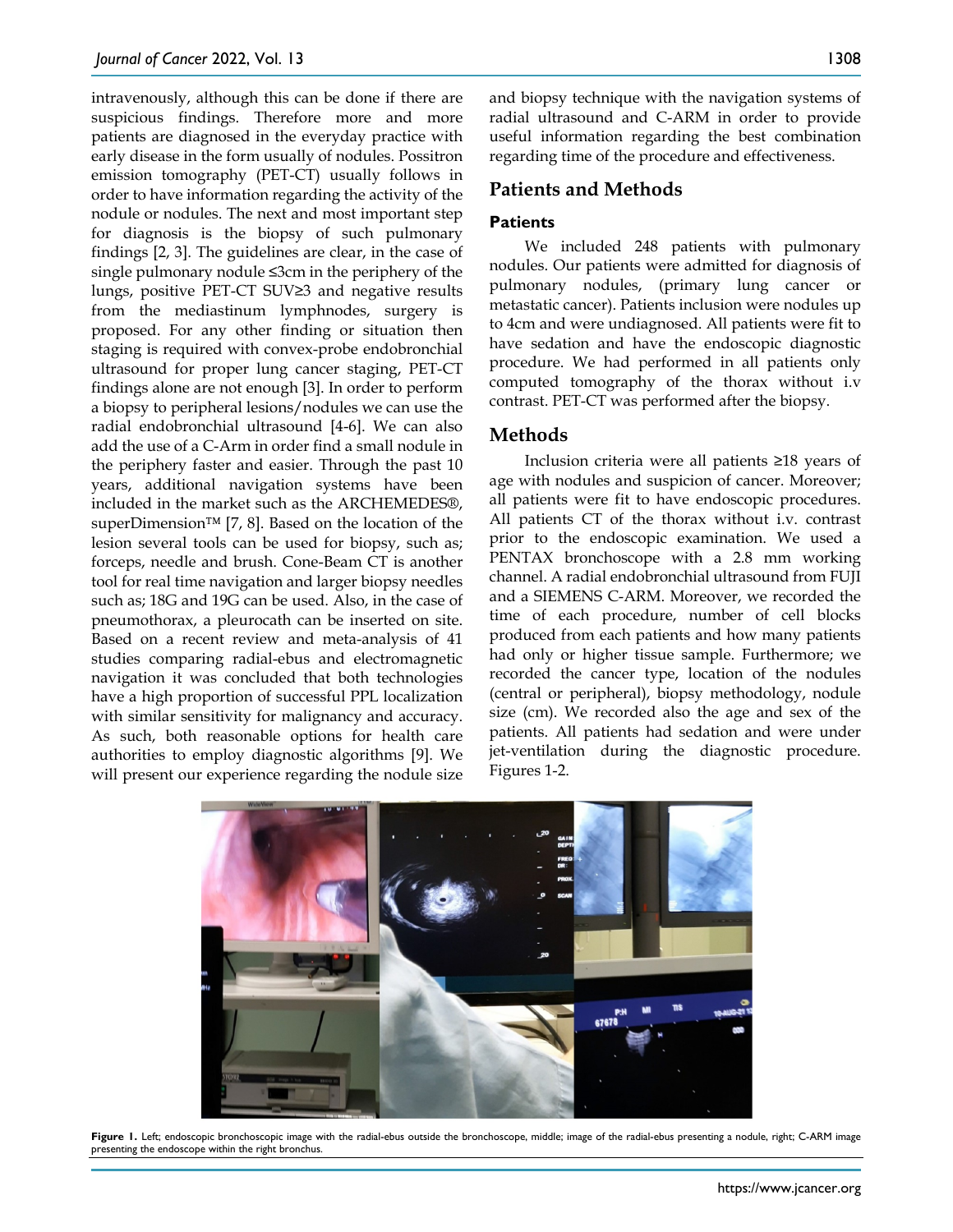

**Figure 2.** During a procedure.

**Table 1.** A tally of the categorical parameters and descriptive statistics of the quantitative variables. Method: Number 1 represents the needle biopsy tool, number 2 represents the forceps biopsy tool, number 3 represents the brush biopsy tool and number 4 represents the combination of forceps and brush biopsy tool. Tissue: 0 represents the absence of tissue while 1 tissue fragments. Time: 1 indicates that the length of the procedure was between 0-20minutes, 2 indicates that the length of the procedure was between 21-40 minutes and 3 indicates that the length of the procedure was between 41-60 minutes. C-Arm: 0 indicates that no C-Arm was used, while 1 indicates that C-Arm was used. Location: 1 indicates that the lesion was central, while 1 indicates that the lesion was in the periphery of the lung.

| Frequencies sex     | Count | Percent | Method         | Count | Percent | Size (cm)  | Count | Percent |
|---------------------|-------|---------|----------------|-------|---------|------------|-------|---------|
| 0 (female)          | 95    | 38,31   | 1 (needle 22G) | 49    | 19,76   | $1(0-1)$   | 68    | 27,42   |
| $1$ (male)          | 153   | 61,69   | 2 (forceps)    | 118   | 47,58   | $2(1-2)$   | 96    | 38,71   |
| $N =$               | 248   |         | 3 (brush)      | 13    | 5,24    | $3(2-3)$   | 66    | 26,61   |
|                     |       |         | 4 (combo)      | 68    | 27,42   | $4(3-4)$   | 18    | 7,26    |
|                     |       |         | $N=$           | 248   |         | $N=$       | 248   |         |
| <b>Tcell blocks</b> | Count | Percent | <b>Tissue</b>  | Count | Percent | Time       | Count | Percent |
| $\mathbf{0}$        | 68    | 27,42   | 0(No)          | 73    | 29,44   | 1(20)      | 127   | 51,21   |
| $\mathbf{1}$        | 109   | 43,95   | 1(Yes)         | 175   | 70,56   | $2(21-40)$ | 70    | 28,23   |
| 2                   | 50    | 20,16   | $N =$          | 248   |         | $3(41-60)$ | 51    | 20,56   |
| 3                   | 21    | 8,47    |                |       |         | $N=$       | 248   |         |
| $N =$               | 248   |         |                |       |         |            |       |         |
| C-Arm               | Count | Percent | Location       | Count | Percent |            |       |         |
| 0(No)               | 131   | 52,82   | 1 (central)    | 178   | 71,77   |            |       |         |
| 1(Yes)              | 117   | 47,18   | 2 (peripheral) | 70    | 28,23   |            |       |         |
| $N=$                | 248   |         | $N =$          | 248   |         |            |       |         |

Descriptive Statistics.

#### **Statistical analysis methodology**

Tumor size and location in the lung tissue were considered the key-variables under study. The former was regressed as an ordinal response against a set of candidate independent variables: method of tissue detachment, number of cell blocks and slices, presence of tissue in the sample, total duration of operation and use of C-Arm. The latter was checked for possible association with operative time and use of C-Arm via tests of independence (Pearson's and likelihood ratio chi-square, Fisher's exact test). In all statistical tests the probability level of 0.05 was taken as the reference value.

## **Results**

Age of patients ranged between 33 and 78 y.o. (**Table 1**) producing a prevailing mode of sixties to seventies in the age distribution of Figure 3 (96, 38.7%).

In **Supplementary Table 2**, two thirds of patients belonged to males (61.7%), forceps was the main tissue extraction technique (118, 47.6%) and tumors sized 1 to 2 cm were mostly encountered (96, 38.7%). Samples with tissue content were present in 175 patients (70.6%) and one cell block dominated in the samples (109, 43.9%). Less than 20 minutes were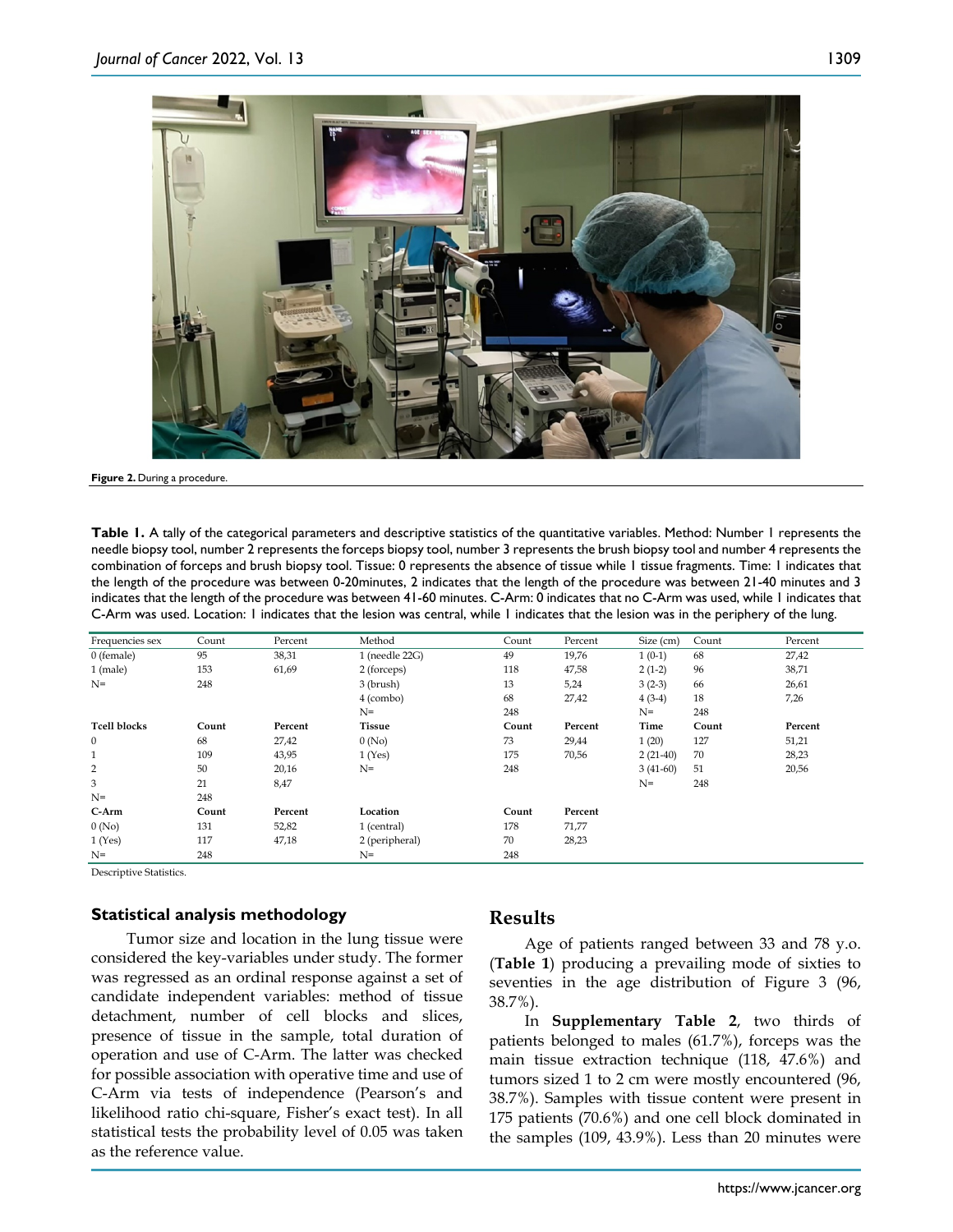needed to complete the operative procedure for the half patients (127, 51.2%), the C-Arm implementation concerned 117 patients (47.2%) and the majority of tumors was located in the central area of the lungs (178, 71.8%). Ten slices were most often dissected for diagnosis (71 cases, 28.6%, Figure 4) accompanied by 8, 11 and 13 slices totaled 37.5% (92 patients).

The tumor location was significantly connected with the C-Arm usage (Supplementary Figure 5) as the tests of independence showed too high chi-square values and low exact probability values (p<0.0001).

These results were further clarified by the Fisher's exact test, according which the peripheral tumors were more frequently radiated (54 cases as compared to 16 ones). On the contrary, the C-Arm performance was not needed in 115 cases with central tumors while only 63 patients were X-rayed. In terms of relative risks concerning the previous findings, it appears that patients with central lung tumors have 1.6 times higher probability to avoid the C-Arm performance  $(P(1|0)/P(1|1)$  and those with outer lung tumors have 3.8 times higher probability to be radiated by C-Arm  $(P2|1/P2|0)$ . Globally, patients spotted with the above conditions have jointly 6.2 times higher probability to happen as compared to those with inverse conditions.

The operative time was significantly affected by the tumor location (Supplementary Figure 6) as the tests of independence so indicated.



Histogram of age

Figure 3. Age distribution of patients





Figure 4. Numerical distribution of slices under study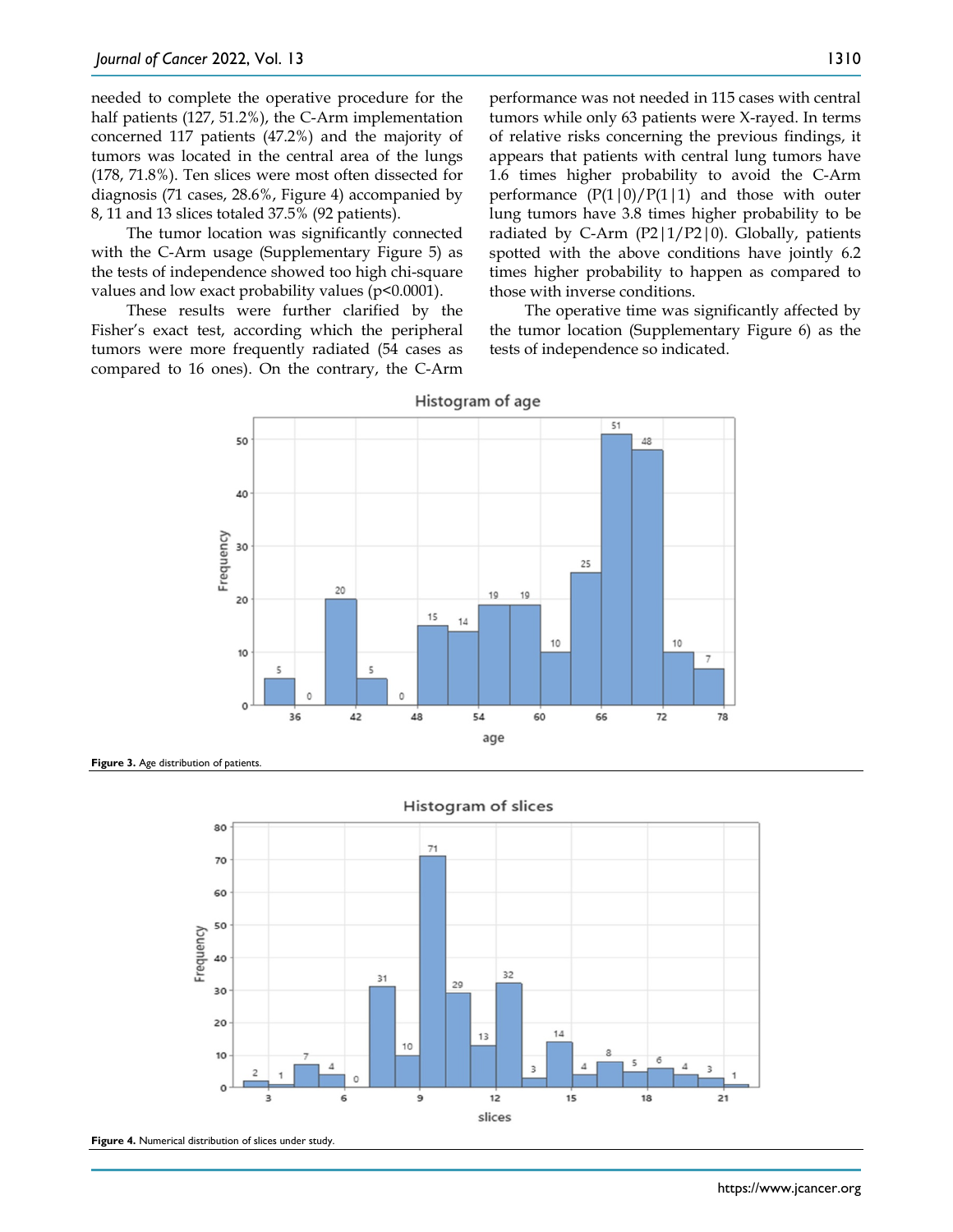The individual chi-square statistics are greater than 3.841 for the number of cell slices between 12 and 22, meaning that at time interval of 20 minutes lower observed counts with peripheral location were recorder than expected (-19.8 difference) and at time interval of 21-40 minutes higher observed counts were found than expected (13.2 difference). Recalling the Cochran Armitage test for detection of trends, it appears that a decrease of counts for operative time develops for patients only with centrally spotted tumors (prob Z<0.0001). In other words, most of the outer lung tumors need 21-40 minutes to be fully operated/diagnosed. This test is appropriate only when one nominal and one ordinal variable are considered.

There is an imperative questioning on how to best predictably accomplish an operation on lung tumors whose size varies between minimum and 4 cm. An attempt was conducted by regressing the four sizes (see **Table 1** against a set of candidate variables to enter the model by performing a stepwise forward selection of variables (p-enter≤0.05). The stepwise results are shown in **Supplementary Table 2**, in which "slices" was discarded, C-Arm was the most important (first variable to enter in the model), stressing also that cell blocks (0-2) and method (4-3) little contributed to the final McFadden  $\mathbb{R}^2$  (3.74%).

The ordinal regression assumes a proportional log odds pattern between the ranks of the response variable and inspecting at the odds ratios in the parameter estimates the following eventuate: Sizes represent the intercepts of the response (size 4 not shown) and the odds ratios are calculated as antilog of the regression coefficients.

When the cell blocks 0 and 2 are grouped together, they have 51.42 times higher probability of occurrence as compared to the group of cell blocks 1 and 3. This is in accordance with the fact that larger nodules were easier to be approached and larger tissue samples were acquired. Also, the effect of cell block 0 as compared to present 2 blocks is expected to occur 14.0 times more often than the latter. This is in accordance with the facts that in those cases were nodules were in the periphery and ≤2cm the operator used 3 biopsy techniques in order to be sure of the biopsy result.

The operative procedure with tissue content present in the samples, has 66.7 times higher probability to occur than with empty content  $(66.7=1/0.015)$ .

The operative time interval of 21-60 minutes is encountered 11.2 times more frequently than the short interval (-20 minutes). Additionally, the high time interval (41-60 minutes) is expected to happen 3.8 more times more than the middle interval (21-40). The

C-Arm performance is executed 3.0 times more often than the times of no use  $(3.03=1/0.33)$ . The combo method of detachment is implemented 3.5 more times than that of brush use. The reliability of the regression model is depicted by the misclassification rate of the confusion matrix between the actual and predicted values, which reaches only 7.2%. Size 1 fails to be predicted in 10 out of 68 cases, size 2 in 3 out of 96, size 3 in 4 out of 66 and size 4 fails only in 1 case out of 18 observations.

The ordinal regression model despite its high reliability due to the low misclassification rate and the high determined  $\mathbb{R}^2$  should be checked for its validation via repetitive real time operative procedures.

# **Discussion**

Pulmonary nodules have been and are a diagnostic issue for several years. Usually they are benign however; in several cases they are malignancies with low ki-67. We have to take a careful medical history. Smoking habit is certainly an issue and even small nodules ≤2cm should be considered suspicious. In the case where patients had previously been diagnosed with malignancy other than lung cancer then metastasis should be considered. Rapid on site evaluation (ROSE) should be considered in the case of possible primary lung cancer, otherwise we need immunohistochemistry to have optimal diagnosis [10]. Radial endobronchial ultrasound and other navigation systems can provide rapid evaluation for pulmonary nodules and therefore since this technology is available more diagnostic procedures should be performed instead of performing computed tomography scans or PET-CTs every 2-3 months. PET-CTs can provide information regarding the nature of the lesion, in the case of malignancy high SUV≥3 will be recorded. However; PET-CT has its limitations which mainly have to do with the size and ki-67 percentage. We concluded that the larger the lesion ≥2 cm and central located the less the time of the procedure ≤40 minutes and less the usage of C-ARM. Moreover; the larger the lesion  $\geq 2$ cm the more tissue is observed in the sample and more slices are created from the paraphin blocks. In the case of small nodules ≤2 cm all biopsy tools should be used with forceps being the best and 22G needle should be carefully used because of the adverse effects that they might induce. It should be mentioned that based on a recently published study [11] 22G needle have very few adverse effects. However; in several situations we will have to puncture through normal lung tissue in order to acquire sample from the lesion.